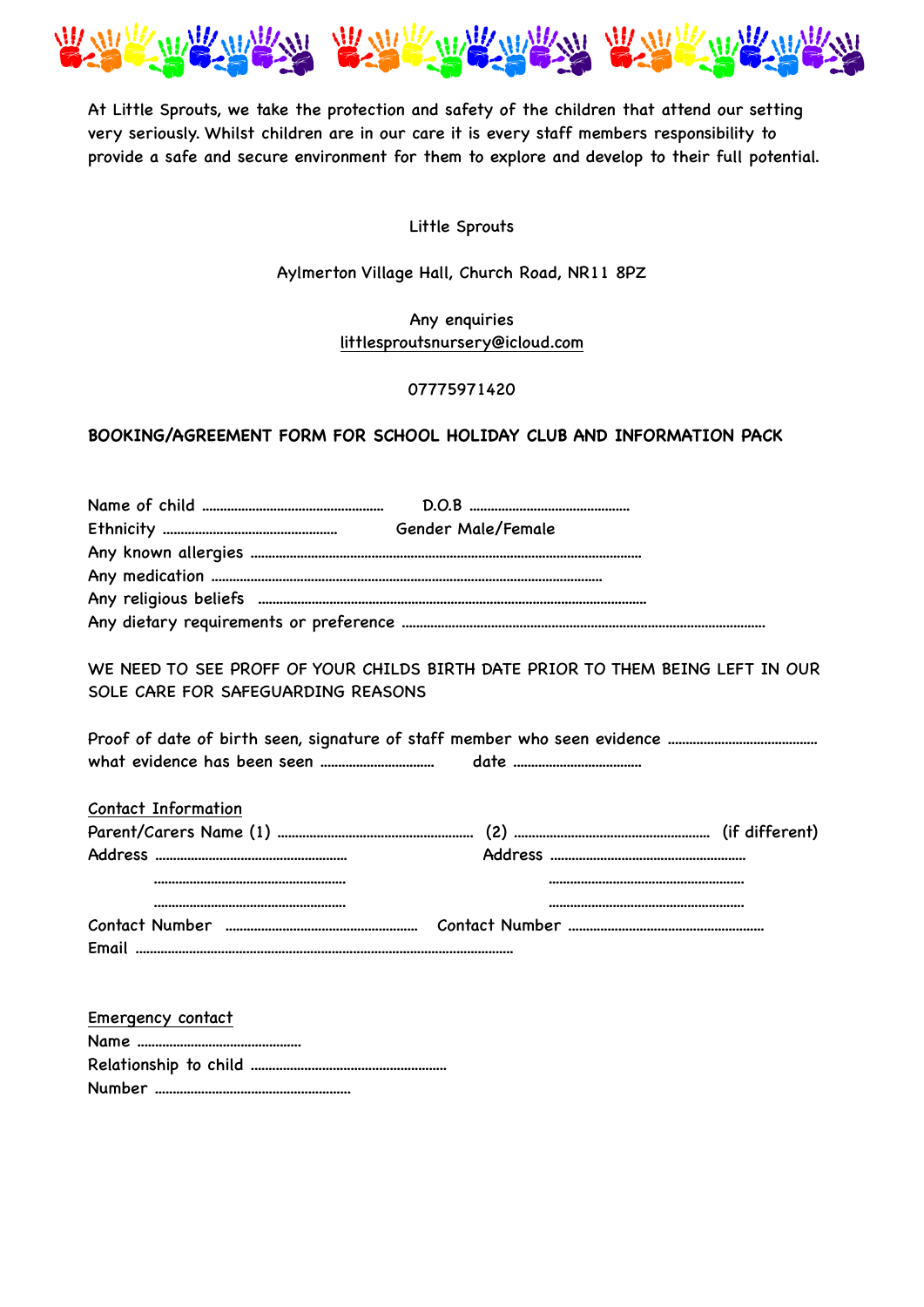## Please state dates and hours needed in each day below

| Date needed                    |        |         |           |          |        |
|--------------------------------|--------|---------|-----------|----------|--------|
| Day                            | Monday | Tuesday | Wednesday | Thursday | Friday |
| Times needed<br>E.g. 9am - 3pm |        |         |           |          |        |

Please note a minimum of 6hours will be payable per any one day of holiday care needed. E.g you may only need 9:00am till 1:00pm but you will need pay 9:00am till 3:00pm

### **Deposits**

A booking form needs to be received with one months prior notice of the care needed. A nonrefundable deposit of  $\angle 10$  will be requested to hold the place for your child, this will be requested after a place has been confirmed. This will be deducted from the invoice issued. Please ring if you have any queries.

# **Deposit can be in cash or bank transfer Bank transfer details Sort code: 30:94:34 Account no: 00013085**

Do you give permission for your child to receive medical attention in cases of emergency or where parent/carer cannot be contacted, for example by a paramedic or doctor?

Parent/carer consent signature: \_\_\_\_\_\_\_\_\_\_\_\_\_\_\_\_\_\_\_\_\_\_\_\_\_\_\_\_\_\_\_\_\_\_\_\_

Do you give Little Sprouts Nursery permission to put pictures of your child on our social media pages and website?

Parent/carer consent signature: \_\_\_\_\_\_\_\_\_\_\_\_\_\_\_\_\_\_\_\_\_\_\_\_\_\_\_\_\_\_\_\_\_\_\_\_

Terms and conditions of this agreement

- \* A deposit of  $£10$  is required to hold a place
- \* Payment up front for care needed is required. Without payment the child will not be able to attend the place
- \* A minimum of six hours is required in any one day
- \* Four weeks notice is required to book a place at our holiday club
- \* For safety and insurance reasons it is important that you drop and collect your child at the times stated in the agreement - early drop offs and late collections will incur a charge of £10 for every and up to 15mins.
- \* Children may not attend holiday club if they have been unwell, having stated time clear from the club as need, or if they are suffering from an infectious condition
- \* A minimum of 6hours in one day I'd required when booking a place.
- \* No medication, small or dangerous objects must be left in your child's bag. All medicines you require us to administer to your child must be handed to a member of staff and medication form complete on arrival
- \* Fess may be subject to change, with prior notice.
- \* Parent/carers are required to provide the following for their child: